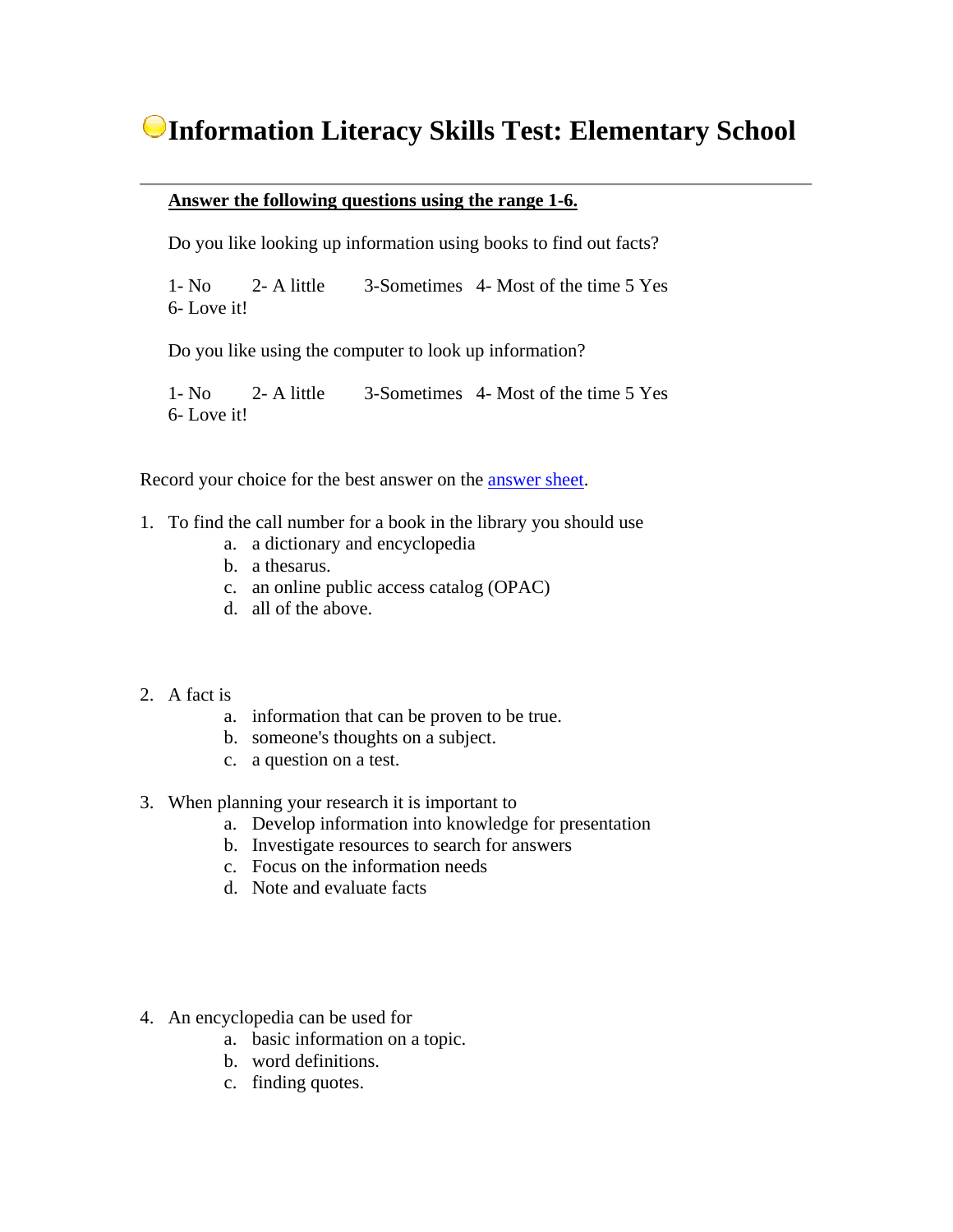- 5. These books should be in ABC order. Which of them would be second on the shelf?
	- d. F Hom
	- e. F Hip
	- f. F Her
	- g. F Him
	- 6. An atlas can be used for
		- a. addresses of authors.
		- b. basic information about books.
		- c. finding lists of award winning books.
		- d. finding geographic locations.
	- 7. Before using information, you should check to see if it is
		- a. up-to-date, a fact, or an opinion.
		- b. funny and makes you laugh.
		- c. available on videotape.
	- 8. When using information from a Web site for school projects, the best question to ask yourself is
		- a. "Can I order products from this site?"
		- b. "Are these pictures/graphs/charts colorful enough?"
		- c. "Who is the author of this information and is it accurate?"
	- 9. When using keywords, it is important to
		- a. include synonyms (words that have similar meanings).
		- b. spell correctly.
		- c. choose important words related to your search.
		- d. all of the above.
	- 10. What is the call number for all biographies?
		- a. 468
		- b. BIO
		- c. 92
		- d. 89
	- 11. Plagiarism is
		- a. quoting a source without giving proper credit.
		- b. quoting a source and giving proper credit.
		- c. writing another person's ideas in your own words.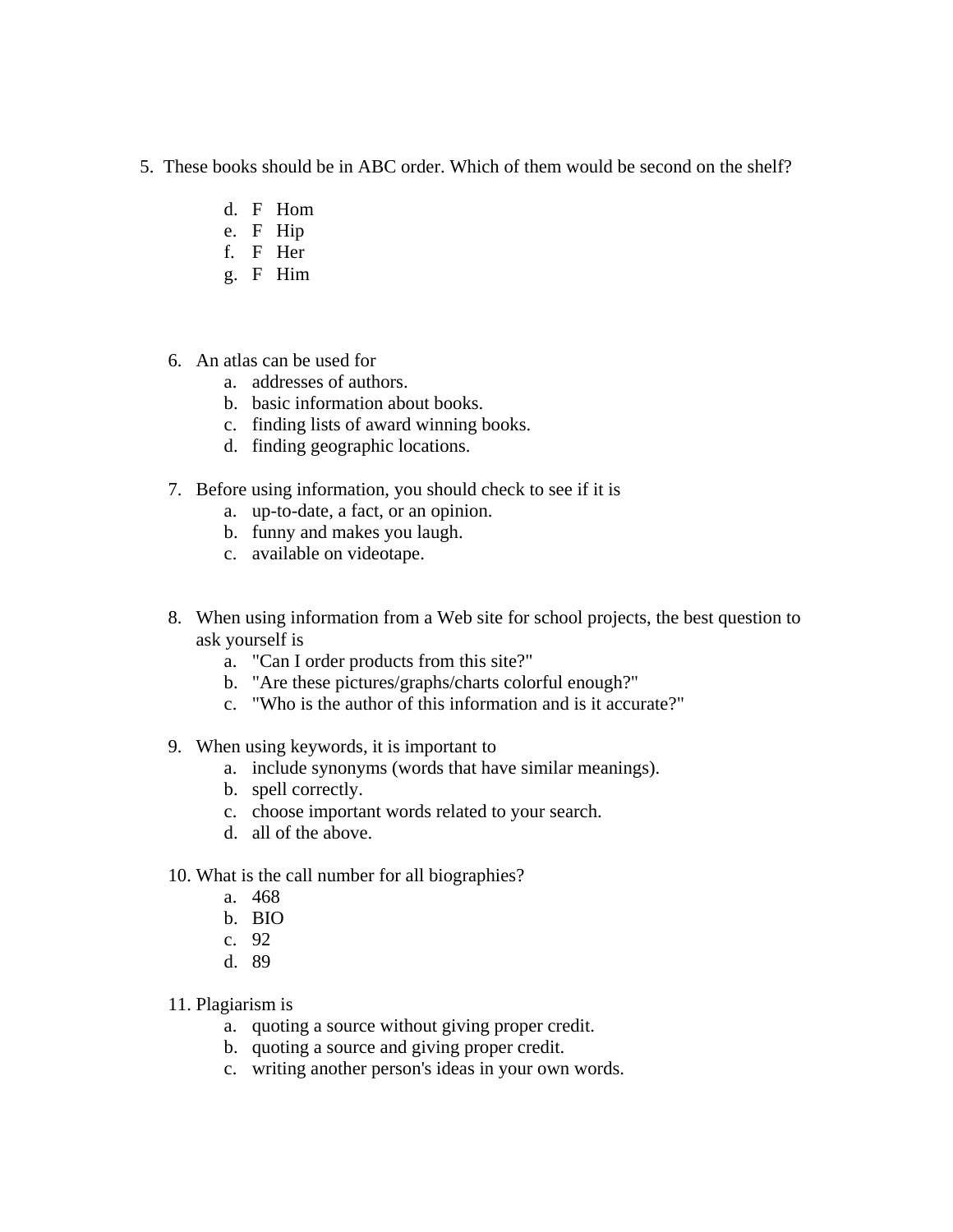## 12. What is Google?

- a. a software program
- b. an online encyclopedia
- c. an internet search engine
- d. a computer game
- 13. When doing a research project (Investigate) it is best to use information from:
	- a. a book
	- b. an encyclopedia
	- c. the internet
	- d. all of the above.
- 14. The table of contents is  $\blacksquare$ 
	- a. A place where you eat dinner.
	- b. A list of chapters found at the front of a book.
	- c. A list of chapters found at the back of a book.
	- d. All of the above.

## 15. The glossary is \_\_\_\_\_\_\_\_\_\_\_\_\_\_\_\_\_\_.

- a. An 8 x 10 shiny picture.
- b. A type of an encyclopedia.
- c. A dictionary for a specific book found in the back of that book.
- d. A book of synonyms
- 16. A dictionary is a \_\_\_\_\_\_\_\_\_\_\_\_\_\_\_\_\_.
	- a. A book of maps.
	- b. A book used to look up information.
	- c. A book used to look up word meanings.
	- d. A book of phone numbers
- 17. A biography is  $\overline{\phantom{a}}$ 
	- a. A list of sources used in a report.
	- b. A tale told from generation to generation.
	- c. A nonfiction book about a person.
	- d. A new pizza place.